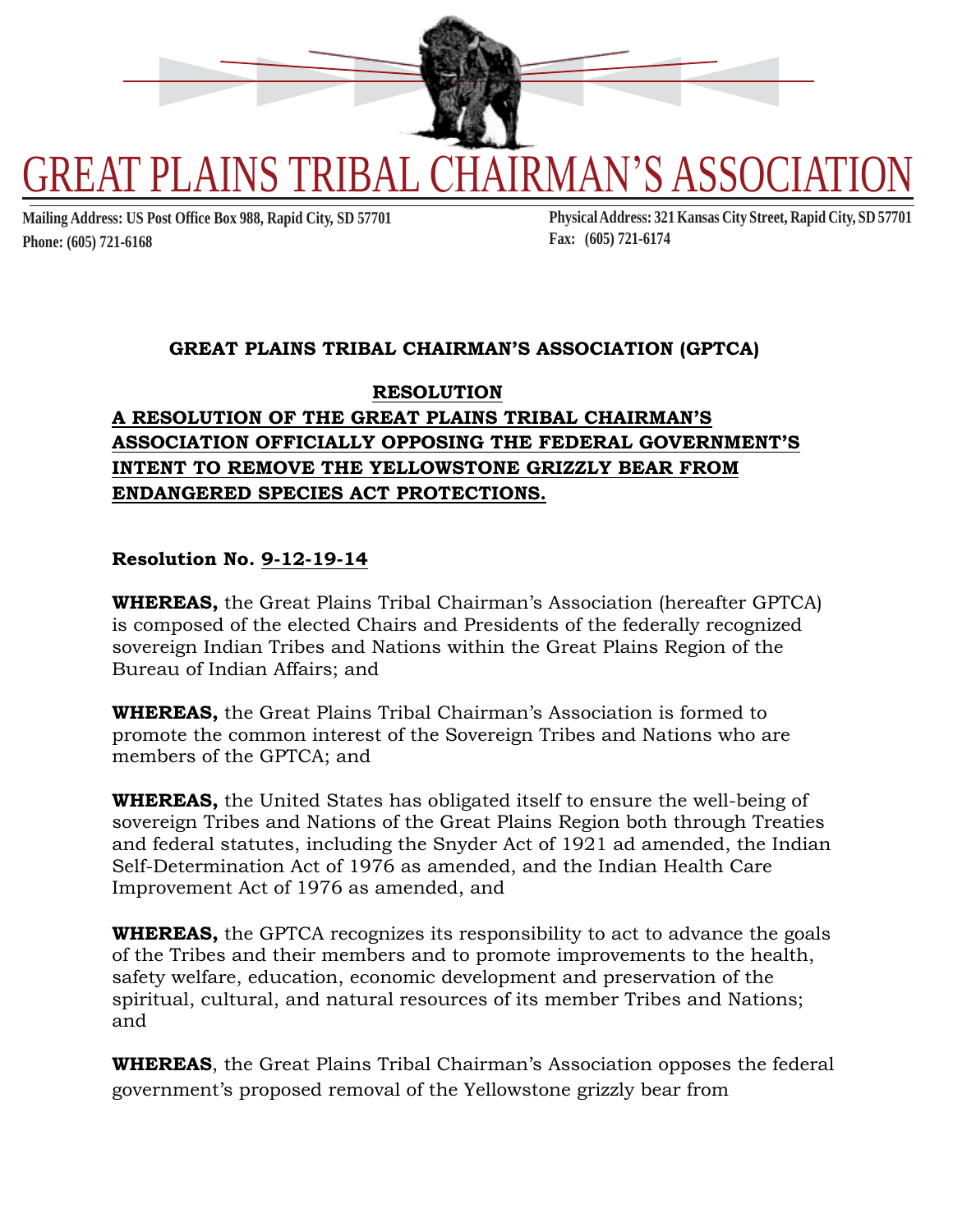Endangered Species Act protections through the US Fish and Wildlife Service; and

**WHEREAS**, the US Fish and Wildlife Service, Department of the Interior, has so far ignored Executive Order 13175 (Nov. 6, 2000) "Consultation and Coordination with Indian Tribal Governments" signed by President Clinton, and the Memorandum for the Heads of Executive Departments and Agencies (Nov. 5, 2009) issued by President Obama requiring a "complete and consistent implementation of Executive Order 13175"; and

**WHEREAS**, federally recognized tribes have a unique nation-to-nation relationship with the federal government that requires consultation to be held at a government-to-government level; and

**WHEREAS**, government-to-government consultation is conducted under existing protocols and within an established framework; and

**WHEREAS**, superficial and/or unsolicited correspondence from a federal agency coordinator or similar does not constitute consultation between tribal nations and the federal government; and

**WHEREAS**, the federal government's determination to remove the grizzly bear from Endangered Species Act protection contravenes the American Indian Religious Freedom Act (AIRFA. PUBLIC LAW 95-341--AUG. 11, 1978/ PL 103- 344 –1994); and

**WHEREAS**, the American Indian Religious Freedom Act states laws pertaining to "conservation and preservation of natural species and resources" were never intended to impact American Indian religious practices but did "and, therefore, were passed without consideration of their effect on traditional American Indian religions"; and

**WHEREAS**, in its proposed delisting of the grizzly bear the US Fish and Wildlife Service has yet to abide by the Secretarial Order issued by the Secretary of the Interior and the Secretary of Commerce pursuant to the Endangered Species Act (ESA) of 1973 (16 U.S.C. 1531), which sets forth the framework to be followed when actions taken under authority of the ESA affect tribes; and

**WHEREAS**, the *American Indian Tribal Rights, Federal-Tribal Trust Responsibilities, and the Endangered Species Act Order* states: "The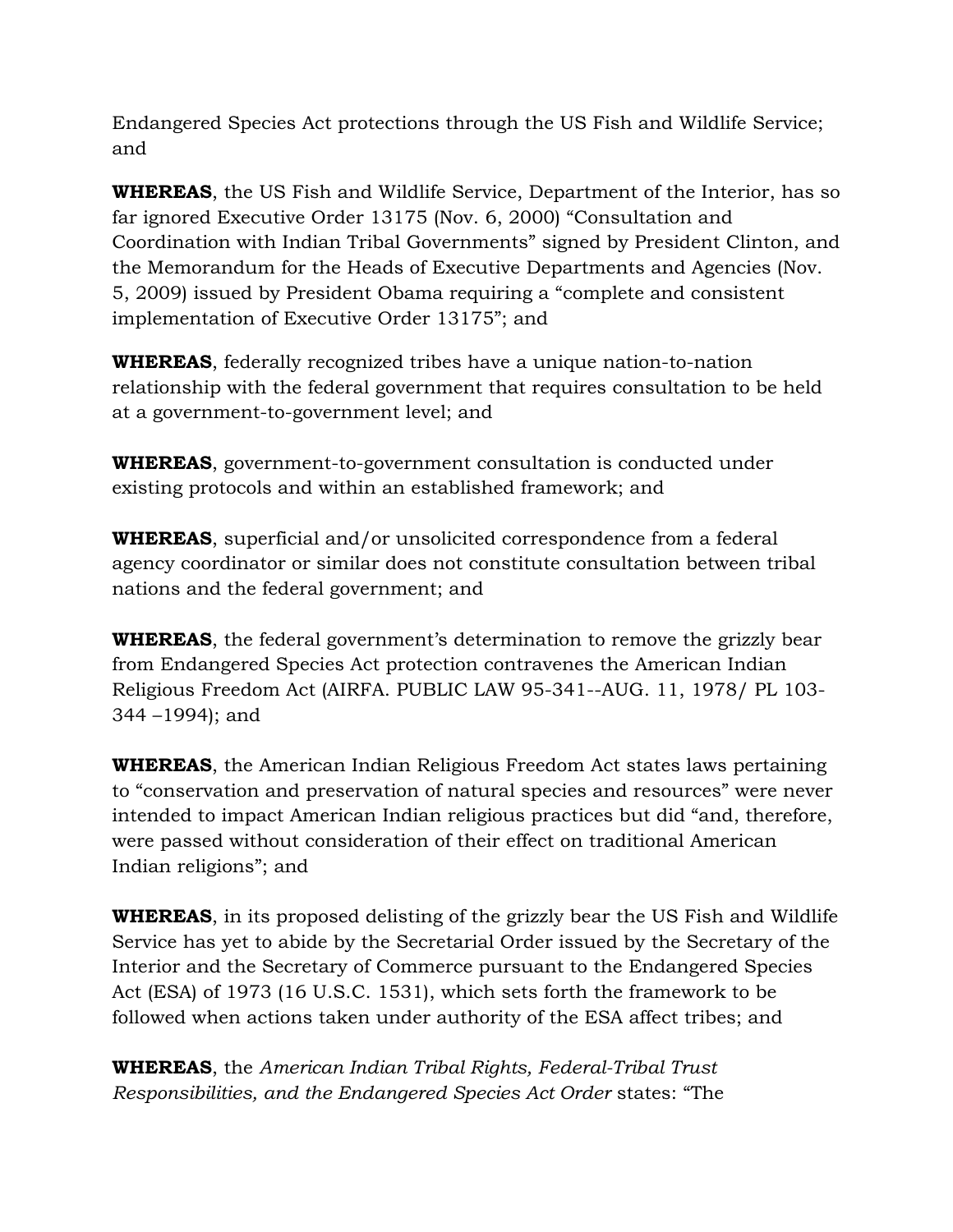Departments shall take into consideration the impacts of their actions and policies under the Act on Indian use of listed species for cultural and religious purposes (Sec. 5 #4)"; and

**WHEREAS**, the Order directs the US Fish and Wildlife Service to "solicit traditional knowledge, and comments from, and utilize the expertise of, affected Indian tribes" during the consultation process, and "cooperate with affected tribes to develop and implement Recovery Plans in a manner that minimizes" social and cultural impacts on tribal people; and

**WHEREAS**, none of these commitments has been honored; and

**WHEREAS**, as the twenty-six federally recognized tribes the federal government acknowledges have an ancestral connection to the region now known as Yellowstone National Park, and the Greater Yellowstone Ecosystem, must be consulted by the US Fish and Wildlife Service, Department of the Interior, in a thorough manner consistent with the aforementioned Orders and Acts; and

**WHEREAS**, Yellowstone and the Greater Yellowstone Ecosystem is a matrix of sacred and cultural sites of great significance to the twenty-six affected tribes, and that those tribes' Tribal Historic Preservation Offices (THPOs) must be engaged in an initial process of consultation consistent with the criteria of the THPOs designated mission (Section 101(d)(2) of the National Historic Preservation Act), in addition to consultation with tribal governments (executive and legislative branches), and recognized spiritual leaders; and

**WHEREAS**, the US Fish and Wildlife Service has refused to release the raw data it has based its conclusions upon for independent scientific review, that data being the basis for the federal government's proposal to remove the grizzly bear from Endangered Species Act protections; and

**WHEREAS**, when considering the intent of the Endangered Species Act, a species cannot be considered sufficiently recovered to warrant removal from Endangered Species Act protection if it presently only survives on approximately 2% of its original range, as is the case with the grizzly bear in the lower-48; and

**WHEREAS**, throughout the US Fish and Wildlife Service's process proposing a new Rule to delist the Yellowstone grizzly bear there has been no discussion related to the impact delisting the grizzly, and the subsequent trophy hunting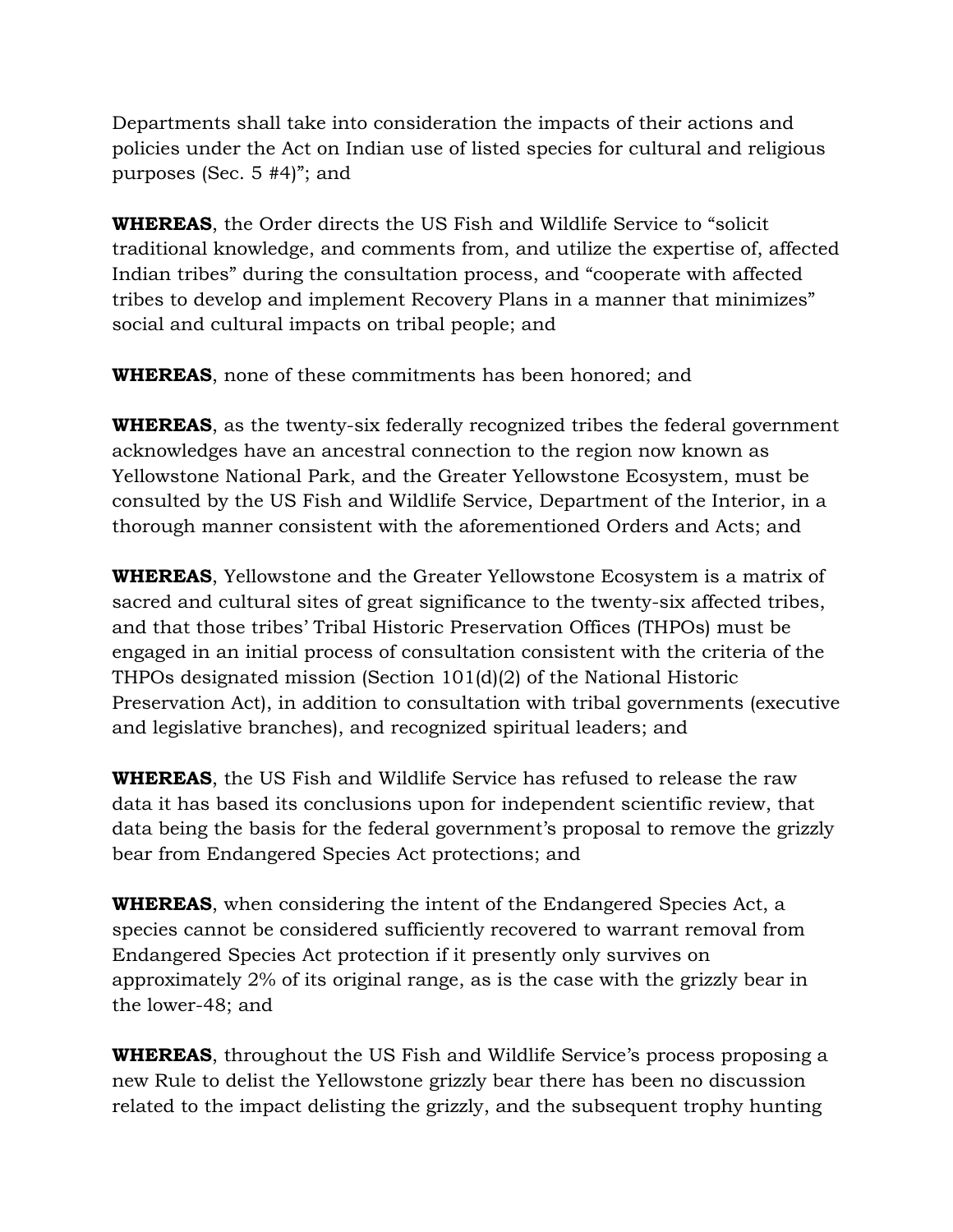of the bear, will have on American Indian spirituality, namely the religious practices of traditional tribal people, supposedly protected by PL-95-341; and

**WHEREAS**, the Great Plains Tribal Chairman's Association rejects the designation of the grizzly bear as a "trophy game animal" on religious grounds; and

**WHEREAS**, the grizzly bear holds a unique position in the traditional cultures and ceremonial lifeways of tribal members of the tribal nations identified by the federal government as possessing centuries old, and in some instances, millennia-long connections to the lands where the grizzly now survives; and

**WHEREAS**, those cultural imperatives and the preservation of sovereignty require a repudiation of the federal government's desire to delist the Yellowstone grizzly bear from Endangered Species Act protections; and the legislative resolve to deny the states' (Wyoming, Montana and Idaho) determination to see trophy hunting of grizzlies on reservations and the extirpation of the grizzly bear from swathes of reservation and ancestral homelands; now

**WHEREAS**, tribal sovereignty and the spiritual and religious rights of tribal members must be upheld; and

**THEREFORE BE IT RESOLVED**, that the Great Plains Tribal Chairman's Association hereby officially adopts this position in respect to delisting the Yellowstone grizzly bear.

# **Resolution No.9-12-19-14**

### **CERTIFICATION**

**This resolution was enacted at a duly called meeting of the Great Plains Tribal Chairman's Association held at Rapid City, South Dakota on December 19, 2014 at which a quorum was present, with 9 members voting in favor,0 members not abstaining, and 7 members not present.**

**Dated on this 4th day of January, 2015.**